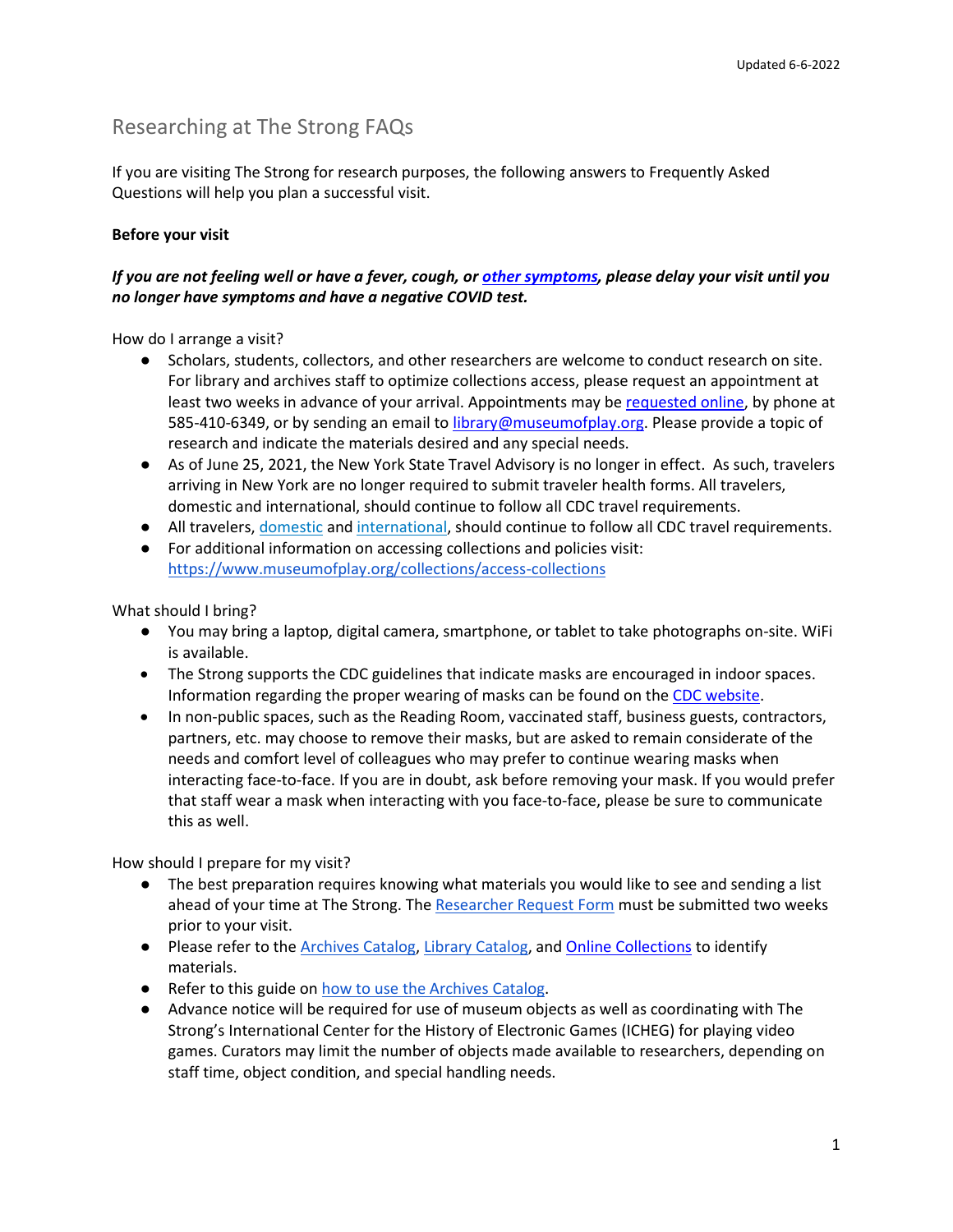#### How can I become a research fellow?

● The Strong awards research fellowships to academic professionals, independent scholars, museum scholars, and advanced graduate students at the Masters or PhD level. Fellowships provide financial support for scholarly play research conducted on site at The Strong in Rochester, New York, for periods of study ranging from one to four weeks. For more information and to apply visit[: https://www.museumofplay.org/research-publications/research-fellowships](https://www.museumofplay.org/research-publications/research-fellowships)

#### **While you are visiting**

Where should I stay?

● You may choose to stay in one of the nearby hotels, bed and breakfasts, or use AirBNB. We recommend staying in the [Park Avenue neighborhood](http://www.park-avenue.org/) as it is within walking distance of the museum and features beautiful Victorian homes, restaurants, and businesses. The [South Wedge](http://www.cityofrochester.gov/article.aspx?id=8589943437) neighborhood may also be a good area to stay. The nearest hotels are the [Hilton Garden Inn](http://hiltongardeninn3.hilton.com/en/hotels/new-york/hilton-garden-inn-rochester-downtown-ROCEMGI/index.html) and th[e Strathallan Doubletree.](http://www.strathallan.com/) You could also try [HomeAway](https://www.homeaway.com/) or [VRBO.](https://www.vrbo.com/)

Where should I park?

- Parking is provided in the on-site parking garage off Howell Street for \$5 a day. Complimentary parking is provided for research fellows.
	- 1. Enter the museum's parking garage via Howell Street.
	- 2. Take parking ticket at gate.
	- 3. Carry parking ticket with you into the museum.
	- 4. Insert ticket at self-service parking ticket kiosks near museum entry or visit the admissions desk to pay for parking. Tickets must be scanned inside the museum to receive the \$5 rate.
	- 5. Do not lose your ticket. Insert validated ticket to exit garage. For more parking information visit:<https://www.museumofplay.org/visit/directions-and-parking>

Where can I eat?

- There are restaurants that are within a mile of the museum (check for COVID-19 restrictions or closures):
	- Nourish 585 at The Strong: <https://www.nourish585.com/>
	- FLX Wienery at ROC Brewing Co. (hot dogs, sausages, burgers, etc.) 56 S. Union Street
	- Owl House (vegan-friendly American plates) 75 Marshall Street
	- Native Eatery and Bar (comfort food, has outdoor tables) 180 S. Clinton Ave
	- Branca Midtown (Italian, pizza) 280 E. Broad Street
	- Original Grain (comfort food, takeout) 280 E. Broad Street
	- Dinosaur Bar-B-Que (barbecue) 99 Court Street
	- Old Toad (British pub fare) 277 Alexander Street
	- Bar Bantum (bistro fare) 1 S. Clinton Avenue
	- Natural Oasis (Ethiopian vegan buffet lunch in a modest setting) 288 Monroe Avenue
	- Park Avenue neighborhood restaurants a little further from the museum
	- The Union Stop (small bodega offering fresh produce, bread, groceries, etc.) 34 S. Union Street

What are the expectations for me as a researcher?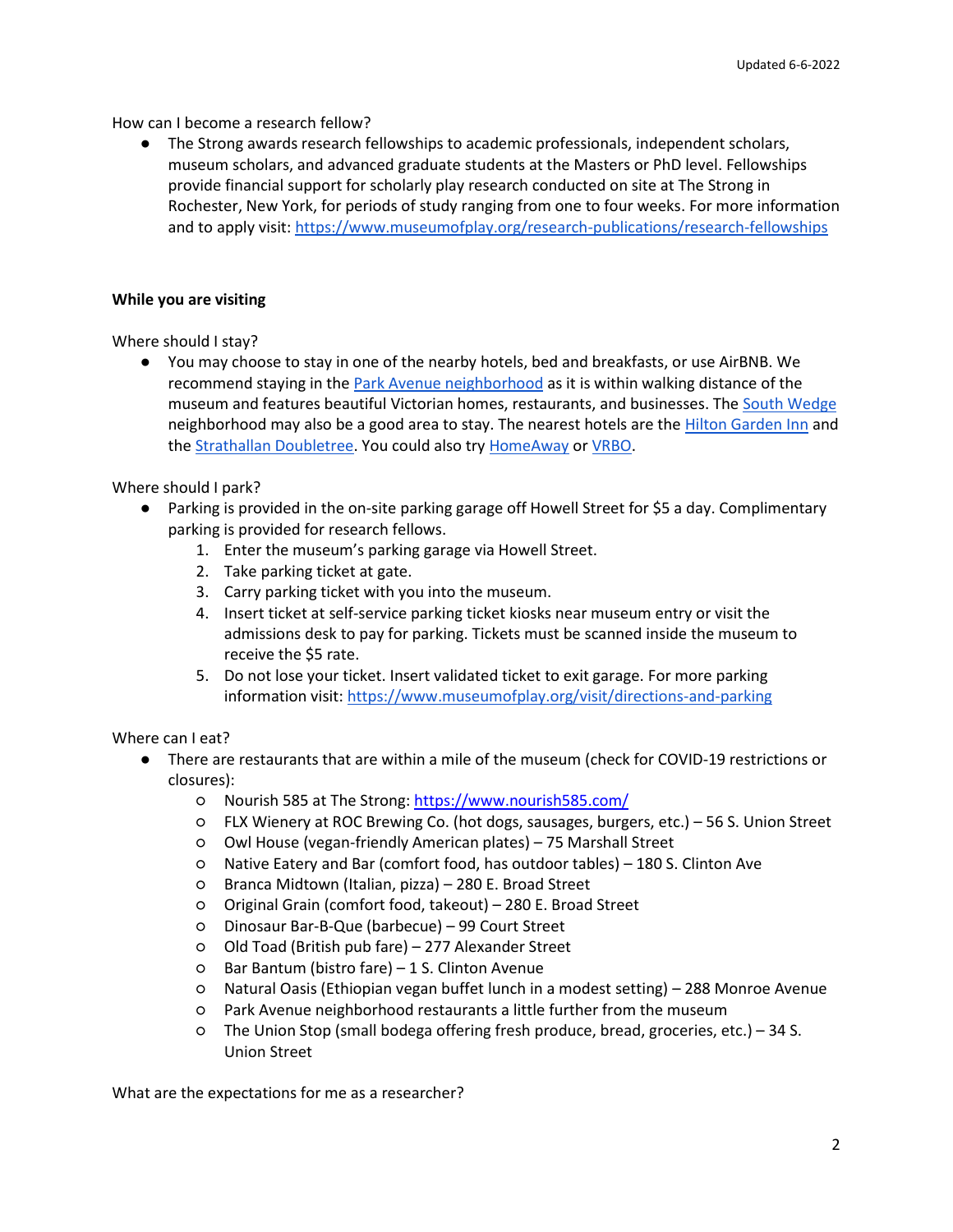- Researchers must fill out, read, and sign th[e Use of Collections Materials Agreement](https://www.museumofplay.org/node/5004/attachment) before receiving any materials or objects in the Reading Room, indicating that they understand and agree to the requirements and restrictions.
- Library staff will make a photocopy of a photo ID to be kept with the Use of Collections Materials Agreement and the Reference Request Form to document the researcher's identity and the collections and objects they used during their visit.
- A member of the Security Team will search the researcher's bag(s) upon entry to the museum and upon exit. Researchers will be assigned a locker and padlock for use during their visit. Outerwear, bags, and other personal effects must be stored in the lockers.

| What's Allowed in the Reading Room                                                                                                                       |                                                                                                                                                                                                                                              |
|----------------------------------------------------------------------------------------------------------------------------------------------------------|----------------------------------------------------------------------------------------------------------------------------------------------------------------------------------------------------------------------------------------------|
| Allowed                                                                                                                                                  | Not Allowed                                                                                                                                                                                                                                  |
| All persons with an appointment to<br>research in the library and archives<br>Museum staff, Board members, other<br>guests as escorted by a staff member | Unscheduled walk-in researchers or<br>visitors<br>Guests or family members of researchers<br>Food, drink (including water), candy,<br>gum, cigarettes, e-cigarettes, or any<br>other tobacco products<br>Hand sanitizer or lotion<br>Weapons |
| <b>Notes &amp; Related Materials</b>                                                                                                                     |                                                                                                                                                                                                                                              |
| Allowed                                                                                                                                                  | <b>Not Allowed</b>                                                                                                                                                                                                                           |
| Loose paper, notebooks, notepads<br>Pencils and mechanical pencils                                                                                       | Envelopes, binders, folders<br>Pens, markers<br>Post-It notes                                                                                                                                                                                |
| <b>Special Equipment</b><br>*All equipment must be removed from cases and the cases stored in lockers                                                    |                                                                                                                                                                                                                                              |
| Allowed                                                                                                                                                  | <b>Not Allowed</b>                                                                                                                                                                                                                           |
| Laptops, smartphones, tablets, cameras<br>Flatbed scanners without auto-feed                                                                             | Scanners with auto-feed attachments<br>(whether the attachment is disabled or<br>not)<br>Flash bulbs or use of flash<br>photography                                                                                                          |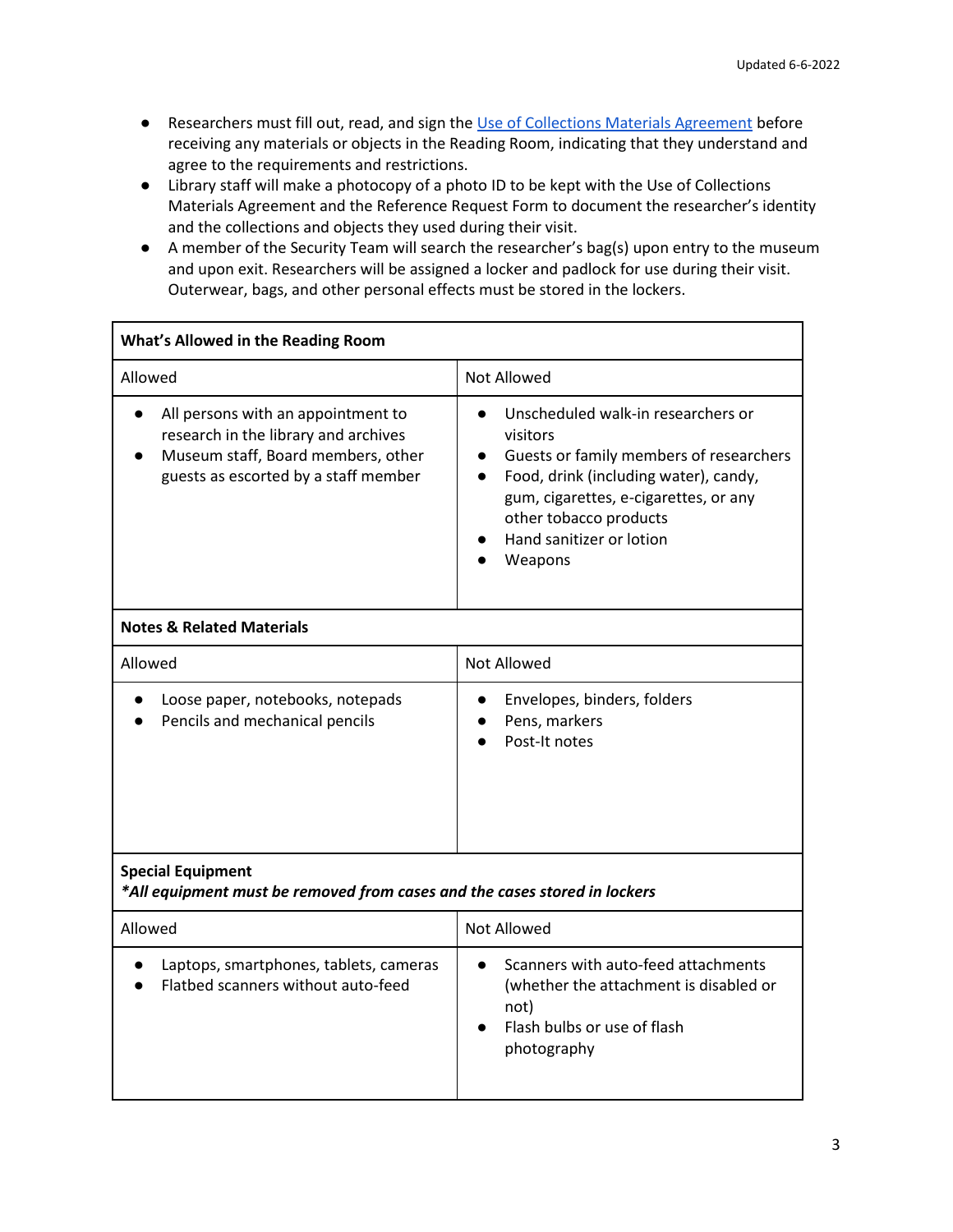#### **Clothing & Personal Effects**

# *\*Your bag(s) will be searched upon entry to the museum and upon exit*

*\*You may be asked to remove outer clothing that is wet or contains outdoor debris*

| Allowed                                   | Not Allowed                              |
|-------------------------------------------|------------------------------------------|
| Sweaters and sweatshirts, indoor          | Outerwear (overcoats, windbreakers,      |
| business attire, indoor jackets           | jackets)                                 |
| Religious headwear and garments           | Purses, fanny packs, briefcases,         |
| $\bullet$                                 | $\bullet$                                |
| Coin purses or small pocket-sized wallets | suitcases, handbags, backpacks, boxes,   |
| Small eye glass cases                     | bags, equipment bags, containers of      |
| Clear plastic bags for storage of small   | any kind                                 |
|                                           | Clear plastic bags larger than 10" x 10" |
| items, no larger than 10" x 10"           | Camera vests                             |

What are the guidelines for using library and archive materials?

- You may take photographs of non-restricted items for personal research use only.
- When working with archival materials we ask that you work with one folder and box at a time to ensure that materials are returned to the correct folder and box.
- We ask that all materials be returned 15 minutes prior to closing.
- Additional materials can be requested at designated times throughout the day. Researchers can begin the day with one archival collection in addition to any library materials. Pull times for additional collections and materials will be 11:30 a.m. and 2:30 p.m. Please prioritize the collections you want to utilize to allow for this schedule.
- To reduce the density in the library and archives in public areas, only two (2) researchers will be in the library and archives at a time. We cannot accommodate researcher guests or family members in the library and archives.
- Four worktables will be in the Reading Room with one chair at each table to maintain social distancing. Two (2) Digital Access Workstations will be available to researchers. Work surfaces will be cleaned throughout the day, prior to opening, and after closing.
- Most of The Strong's collection does not need to be handled with gloves. Rare exceptions are things like glass plate negatives or other photographs that we avoid touching. Photographic materials have mostly been rehoused or sleeved to prevent surface contact.
- Clean, dry hands are best for paper and most plastics in the collection. Staff will request that researchers wash their hands and be conscientious about what they are handling and touching. If you are uncomfortable touching shared materials without gloves, we will provide nitrile gloves as a convenience.
- ICHEG materials, like games and console controllers, are mostly plastic. Clean, dry hands are better than gloves.
- Hand sanitizer is alcohol-based and can erase or smear sensitive inks. If you frequently apply hand sanitizer, be sure that your hands are completely dry from it evaporating or rubbing into skin before continuing to handle papers with inks. Sensitive items include inkjet-printed paper, color-printed magazines, and color-printed book jackets.